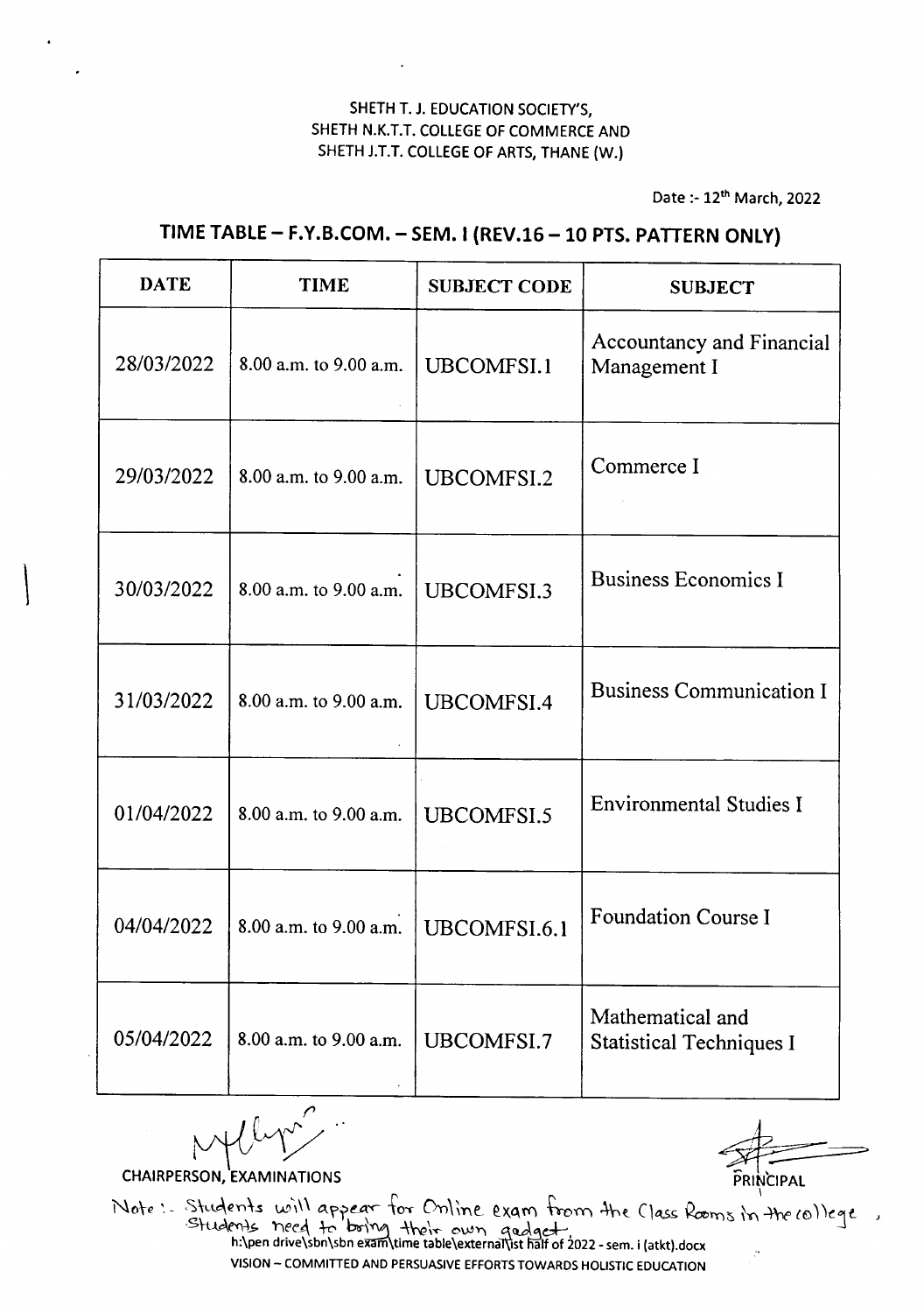Date :- 12<sup>th</sup> March, 2022

# DATE | TIME | SUBJECT CODE | SUBJECT

# TIME TABLE- F.Y.B.A. - SEM.I (REV.16 -10 PTS. PATTERN ONLY)

| 28/03/2022 | 8.00 a.m. to 9.00 a.m. | UBA 1.23-PAPER I        | FOUNDATION SOCIOLOGY                      |
|------------|------------------------|-------------------------|-------------------------------------------|
| 29/03/2022 | 8.00 a.m. to 9.00 a.m. | <b>UBA 1.24-PAPER I</b> | GENERAL PSYCHOLOGY                        |
| 30/03/2022 | 8.00 a.m. to 9.00 a.m. | UBA 1.2-Paper I         | COMMUNICATION SKILLS IN<br><b>ENGLISH</b> |
| 31/03/2022 | 8.00 a.m. to 9.00 a.m. | UBA 1.35-PAPER I        | <b>ECONOMICS THEORY</b>                   |
| 01/04/2022 | 8.00 a.m. to 9.00 a.m. | <b>UBA 1.42-PAPER I</b> | <b>MARATHI</b>                            |
| 04/04/2022 | 8.00 a.m. to 9.00 a.m. | UBAFSI.6.1              | <b>FOUNDATION COURSE - I</b>              |

Note : Students will appear for online exam from the Class Rooms in the rollege.

**CHAIRPERSON, EXAMINATIONS** 

PRINCIPAL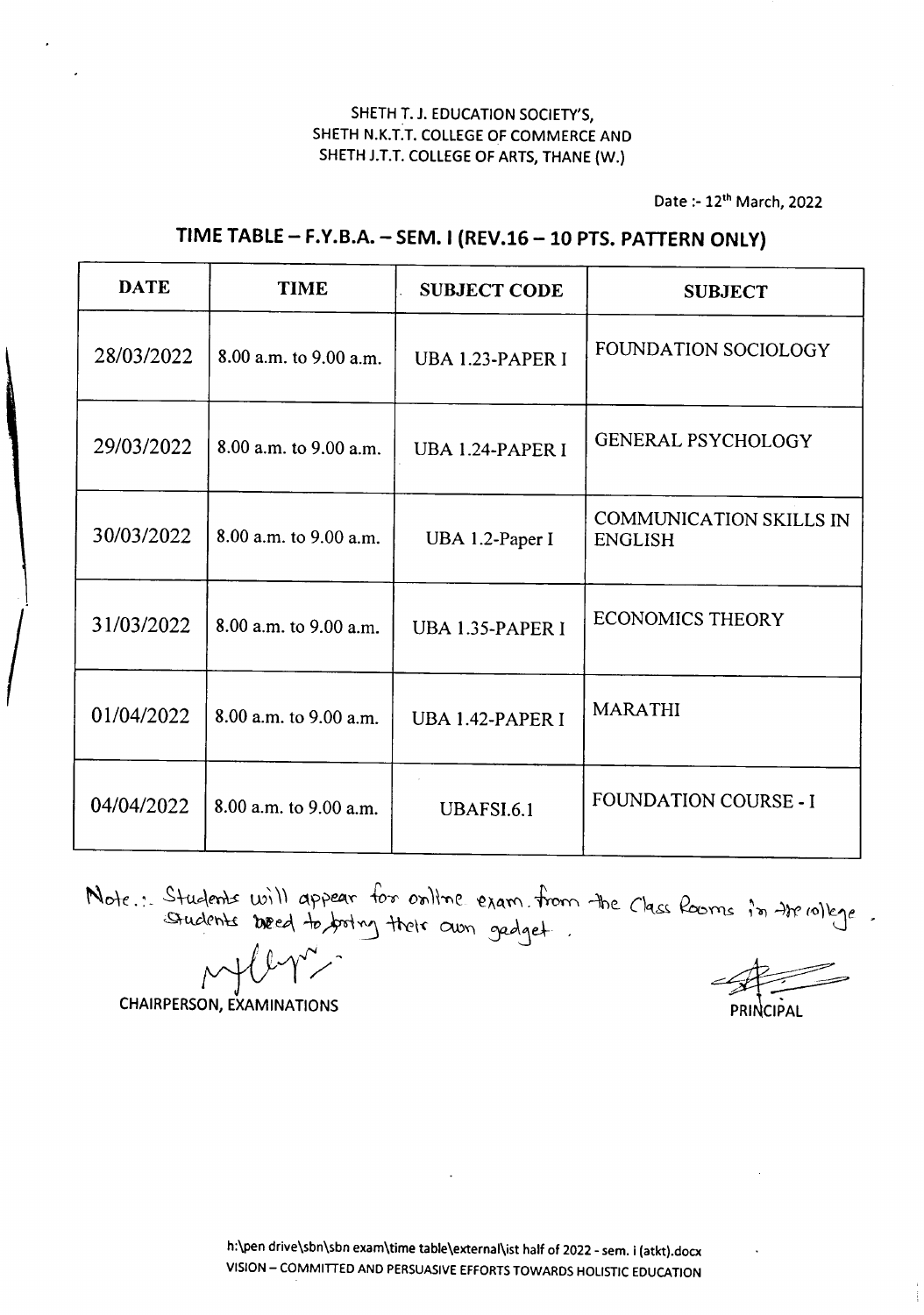Date :- 12<sup>th</sup> March, 2022

# TIME TABLE - F.Y.B.M.S. - SEM. I (REV.16 - 10 PTS. PATTERN ONLY)

| <b>DATE</b> | <b>TIME</b>            | <b>SUBJECT CODE</b> | <b>SUBJECT</b>                        |
|-------------|------------------------|---------------------|---------------------------------------|
| 28/03/2022  | 8.00 a.m. to 9.00 a.m. | <b>UBMSFSI.1</b>    | Introduction to Financial<br>Accounts |
| 29/03/2022  | 8.00 a.m. to 9.00 a.m. | UBMSFSI.2           | <b>Business Law</b>                   |
| 30/03/2022  | 8.00 a.m. to 9.00 a.m. | <b>UBMSFSI.3</b>    | <b>Business Statistics</b>            |
| 31/03/2022  | 8.00 a.m. to 9.00 a.m. | UBMSFSI.4           | <b>Business Communication I</b>       |
| 01/04/2022  | 8.00 a.m. to 9.00 a.m. | UBMSFSI.5.1         | <b>Foundation Course I</b>            |
| 04/04/2022  | 8.00 a.m. to 9.00 a.m. | UBMSFSI.6           | Foundation of Human Skills            |
| 05/04/2022  | 8.00 a.m. to 9.00 a.m. | UBMSFSI.7           | <b>Business Economics I</b>           |

Note: - Students will appear for Online exam. from the class Rooms in the college

CHAIRPERSON, EXAMINATIONS

**CIPAL**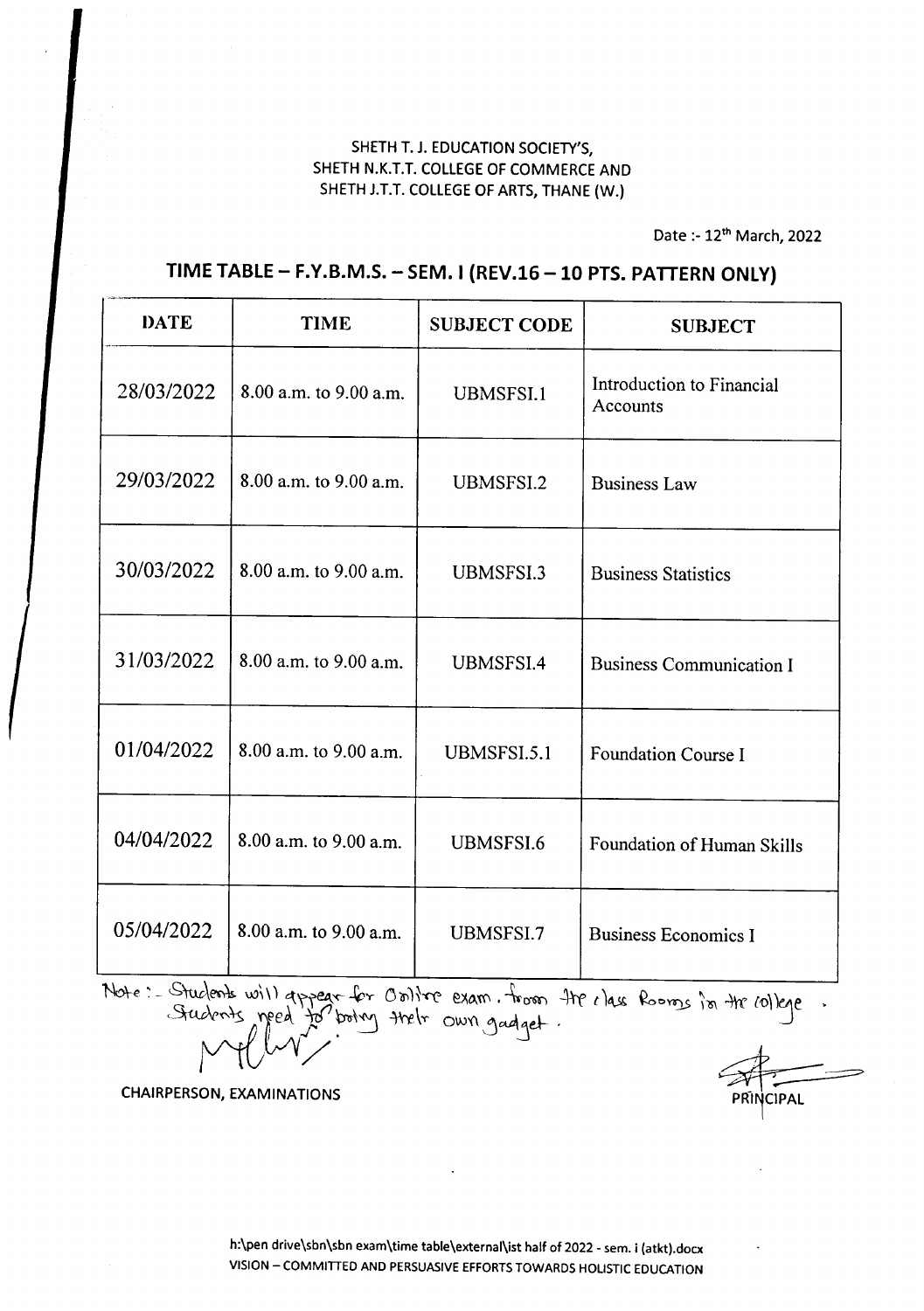Date :- 12th March, 2022

# TIME TABLE- F.Y.B.B.i. - SEM. I (REV.16 -10 PTS. PATTERN ONLY)

| <b>DATE</b> | <b>TIME</b>                      | <b>SUBJECT CODE</b> | <b>SUBJECT</b>                                                                     |
|-------------|----------------------------------|---------------------|------------------------------------------------------------------------------------|
| 28/03/2022  | 8.00 a.m. to 9.00 a.m.           | UBIFSI.1            | Environment and Management of<br><b>Financial Services</b>                         |
| 29/03/2022  | 8.00 a.m. to 9.00 a.m.           | UBIFSI.2            | Principles of Management                                                           |
| 30/03/2022  | 8.00 a.m. to 9.00 a.m.           | UBIFSI.3            | <b>Financial Accounting I</b>                                                      |
| 31/03/2022  | 8.00 a.m. to 9.00 a.m.           | UBIFSI.4            | <b>Business Communication I</b>                                                    |
| 01/0.1/2022 | 8.00 a.m. to 9.00 a.m.           | UBIFSI.5.1          | Foundation Course I                                                                |
| 04/04/2022  | 8.00 a.m. to 9.00 a.m.           | UBIFSI.6            | <b>Business Economics I</b>                                                        |
| 05/04/2022  | 8.00 a.m. to 9.00 a.m.           | UBIFSI.7            | Quantitative Methods I                                                             |
|             |                                  | thely own gadget    | Mote. -> Students will appear for Online exam. from the Class Rooms in the follege |
|             | <b>CHAIRPERSON, EXAMINATIONS</b> |                     |                                                                                    |
|             |                                  |                     | PRINCIPAL                                                                          |

 $\mathbf{I}$ 

helium drivelsim\sim exam\time table\external\ist half of 2022 - sem. i (atkt).docx VISION - COMMITTED AND PERSUASIVE EFFORTS TOWARDS HOLISTIC EDUCATION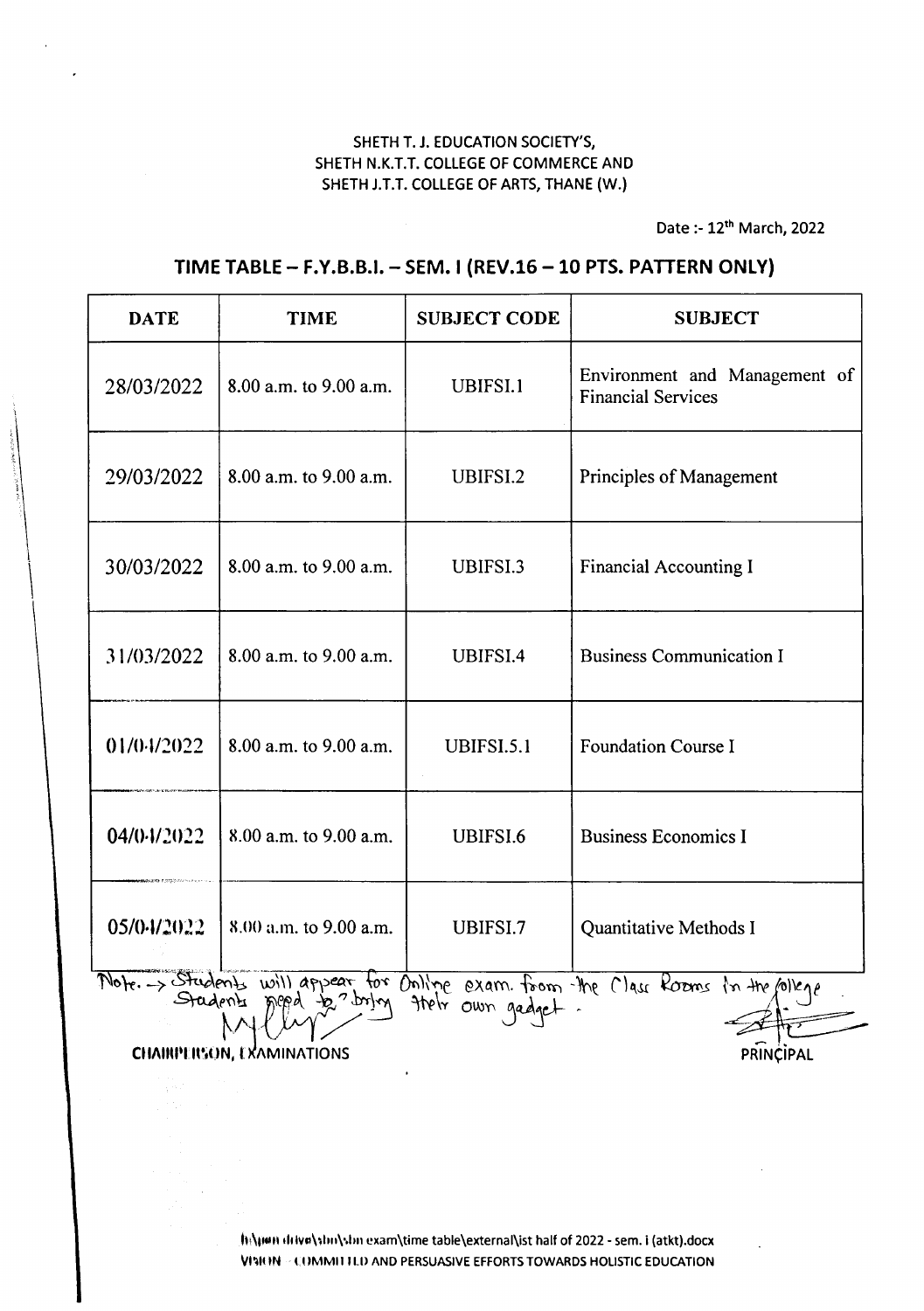Date :- 12<sup>th</sup> March, 2022

## TIME TABLE - F.Y.B.Sc.(I.T.) - SEM. I (REV.16 - 10 PTS. PATTERN ONLY)

| <b>DATE</b>                    | <b>TIME</b>            | <b>SUBJECT CODE</b> | <b>SUBJECT</b>                |
|--------------------------------|------------------------|---------------------|-------------------------------|
| 28/03/2022                     | 8.00 a.m. to 9.00 a.m. | USIT101             | <b>Imperative Programming</b> |
| 29/03/2022                     | 8,00 a.m. to 9,00 a.m. | <b>USIT102</b>      | Digital Electronics           |
| 30/03/2022                     | 8.00 a.m. to 9.00 a.m. | <b>USIT103</b>      | <b>Operating Systems</b>      |
| 31/03/2022                     | 8.00 a.m. to 9.00 a.m. | <b>USIT104</b>      | <b>Discrete Mathematics</b>   |
| 01/04/2022<br>医安倍 货币的现在分词 计分配机 | 8.00 a.m. to 9.00 a.m. | <b>USIT105</b>      | <b>Communications Skills</b>  |

Note: - Students will appear for online exam. toom the class pooms in the college

**CHAIRPERSON, EXAMINATIONS** 

PRINCIPAL

h:\jien drivn\sbn\sbn exam\time table\external\ist half of 2022 - sem. i (atkt).docx VISION - COMMITTED AND PERSUASIVE EFFORTS TOWARDS HOLISTIC EDUCATION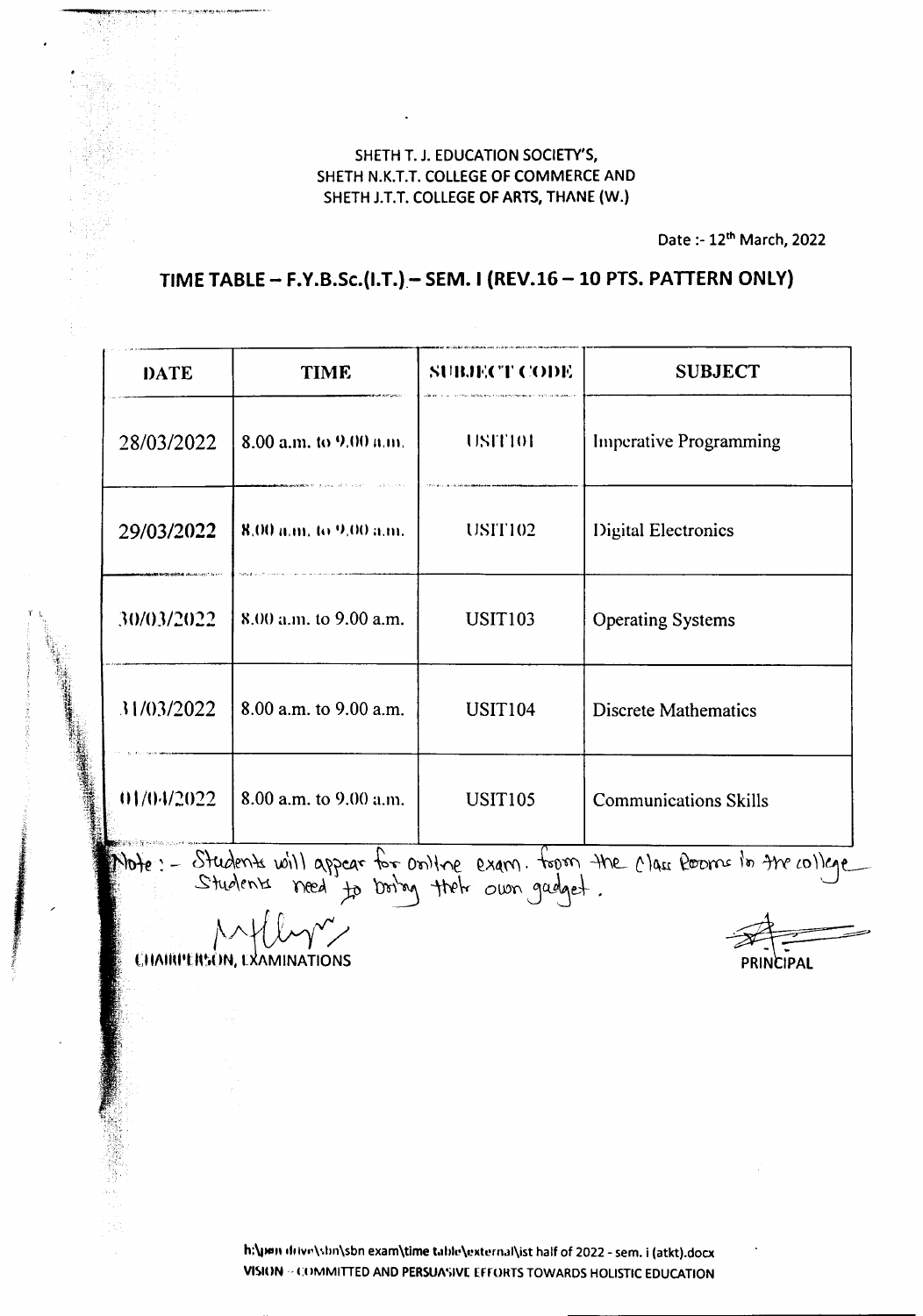Date :- 12<sup>th</sup> March, 2022

# $T_{\text{max}}$   $T_{\text{max}}$   $T_{\text{max}}$   $T_{\text{max}}$   $T_{\text{max}}$   $T_{\text{max}}$   $T_{\text{max}}$

ſ

| <b>TIME</b><br><b>SUBJECT CODE</b><br><b>SUBJECT</b><br>28/03/2022<br>8.00 a.m. to 9.00 a.m.<br>Financial Accounting<br>UA_FFSI.1<br>(Elements of Financial<br>Accounting) I<br>29/03/2022<br>8.00 a.m. to 9.00 a.m.<br>Cost Accounting (Introduction<br>UA_FFSI.2<br>and Element of Cost) I<br>30/03/2022<br>8.00 a.m. to 9.00 a.m.<br><b>Financial Management</b><br>UA_FFSI.3<br>(Introduction to Financial<br>Management) I<br>31/03/2022<br>8.00 a.m. to 9.00 a.m.<br>UA_FFSI.4<br>Business Communication I<br>01/04/2022<br>8.00 a.m. to 9.00 a.m.<br>$UA$ <sub>FFSI.5.1</sub><br>Foundation Course I<br>04/04/2022<br>8.00 a.m. to 9.00 a.m.<br>Commerce (Business<br>UA_FFSI.6<br>Environment) I<br>05/04/2022<br>8.00 a.m. to 9.00 a.m.<br>UA_FFSI.7<br><b>Business Economics</b><br>Note: Students will appear for Online exam, from the class Room for the college<br>thelo own gadget.<br>CHAIRPERSON, EXAMINATIONS |  | <b>DATE</b> |  |  |  | $\cdots$ only    |  |
|---------------------------------------------------------------------------------------------------------------------------------------------------------------------------------------------------------------------------------------------------------------------------------------------------------------------------------------------------------------------------------------------------------------------------------------------------------------------------------------------------------------------------------------------------------------------------------------------------------------------------------------------------------------------------------------------------------------------------------------------------------------------------------------------------------------------------------------------------------------------------------------------------------------------------------|--|-------------|--|--|--|------------------|--|
|                                                                                                                                                                                                                                                                                                                                                                                                                                                                                                                                                                                                                                                                                                                                                                                                                                                                                                                                 |  |             |  |  |  |                  |  |
|                                                                                                                                                                                                                                                                                                                                                                                                                                                                                                                                                                                                                                                                                                                                                                                                                                                                                                                                 |  |             |  |  |  |                  |  |
|                                                                                                                                                                                                                                                                                                                                                                                                                                                                                                                                                                                                                                                                                                                                                                                                                                                                                                                                 |  |             |  |  |  |                  |  |
|                                                                                                                                                                                                                                                                                                                                                                                                                                                                                                                                                                                                                                                                                                                                                                                                                                                                                                                                 |  |             |  |  |  |                  |  |
|                                                                                                                                                                                                                                                                                                                                                                                                                                                                                                                                                                                                                                                                                                                                                                                                                                                                                                                                 |  |             |  |  |  |                  |  |
|                                                                                                                                                                                                                                                                                                                                                                                                                                                                                                                                                                                                                                                                                                                                                                                                                                                                                                                                 |  |             |  |  |  |                  |  |
|                                                                                                                                                                                                                                                                                                                                                                                                                                                                                                                                                                                                                                                                                                                                                                                                                                                                                                                                 |  |             |  |  |  |                  |  |
|                                                                                                                                                                                                                                                                                                                                                                                                                                                                                                                                                                                                                                                                                                                                                                                                                                                                                                                                 |  |             |  |  |  |                  |  |
|                                                                                                                                                                                                                                                                                                                                                                                                                                                                                                                                                                                                                                                                                                                                                                                                                                                                                                                                 |  |             |  |  |  | <b>PRINCIPAL</b> |  |

h:\pen drive\sbn\sbn exam\time table\external\ist half of 2022 - sem. i (atkt).docx VISION - COMMITIED AND PERSUASIVE EFFORTSTOWARDS HOLISTIC EDUCATION